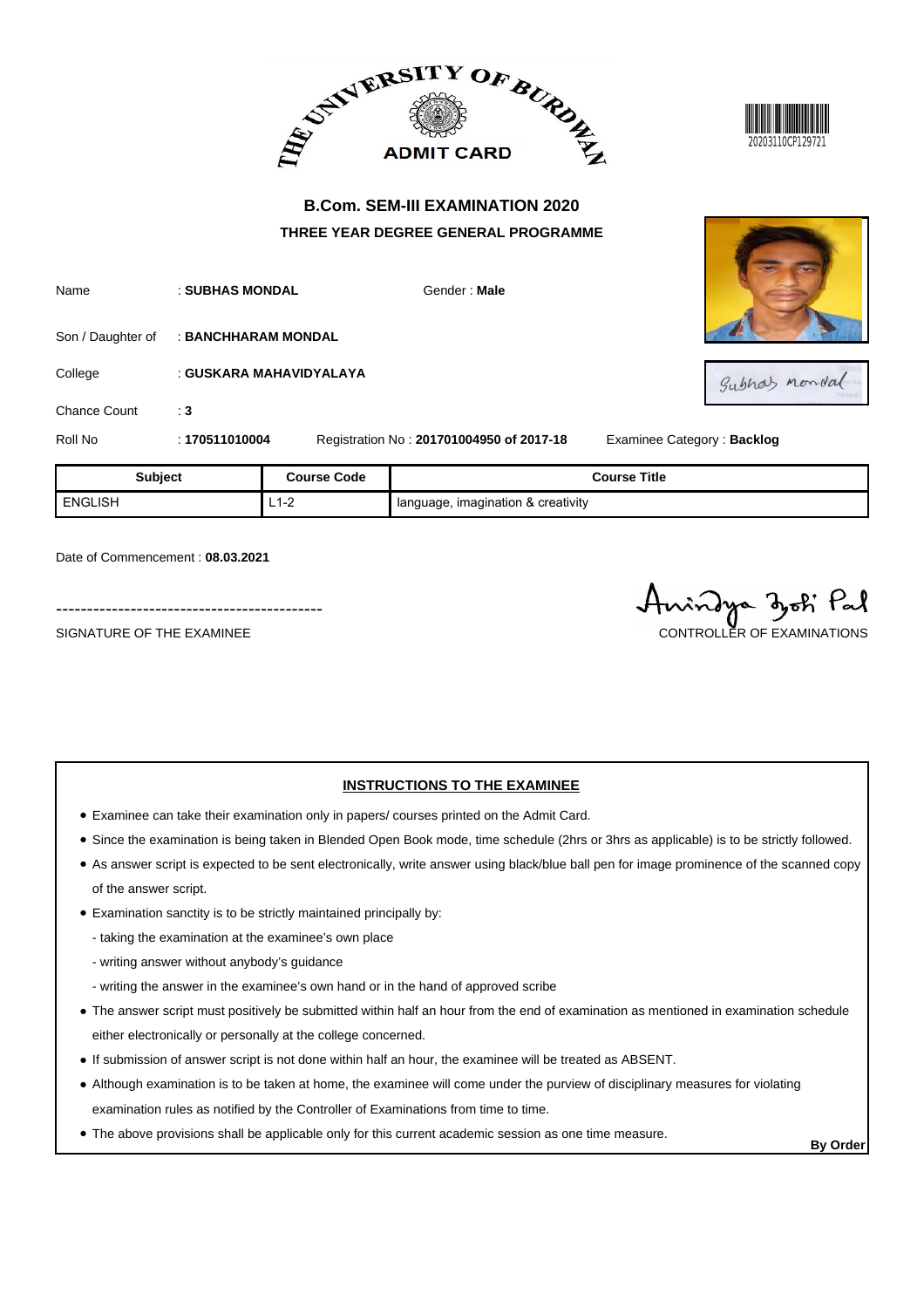



Somnatti Sarkay

# **B.Com. SEM-III EXAMINATION 2020 THREE YEAR DEGREE GENERAL PROGRAMME**

| Name    | : SOMNATH SARKAR                 | Gender: Male |
|---------|----------------------------------|--------------|
|         | Son / Daughter of : UTTAM SARKAR |              |
| College | : GUSKARA MAHAVIDYALAYA          |              |

Chance Count : 2

Roll No : **180511010002** Registration No : **201801005131 of 2018-19** Examinee Category : **Backlog**

| <b>Subject</b> | <b>Course Code</b> | <b>Course Title</b>                |
|----------------|--------------------|------------------------------------|
| LAW            | $CC-6$             | Income Tax Law and Practice        |
| ENGLISH        | $L1-2$             | Language, Imagination & Creativity |

Date of Commencement : **08.03.2021**

-------------------------------------------

SIGNATURE OF THE EXAMINEE CONTROLLER OF EXAMINATIONS

## **INSTRUCTIONS TO THE EXAMINEE**

- Examinee can take their examination only in papers/ courses printed on the Admit Card.
- Since the examination is being taken in Blended Open Book mode, time schedule (2hrs or 3hrs as applicable) is to be strictly followed.
- As answer script is expected to be sent electronically, write answer using black/blue ball pen for image prominence of the scanned copy of the answer script.
- Examination sanctity is to be strictly maintained principally by:
	- taking the examination at the examinee's own place
	- writing answer without anybody's guidance
	- writing the answer in the examinee's own hand or in the hand of approved scribe
- The answer script must positively be submitted within half an hour from the end of examination as mentioned in examination schedule either electronically or personally at the college concerned.
- If submission of answer script is not done within half an hour, the examinee will be treated as ABSENT.
- Although examination is to be taken at home, the examinee will come under the purview of disciplinary measures for violating examination rules as notified by the Controller of Examinations from time to time.
- The above provisions shall be applicable only for this current academic session as one time measure.

**By Order**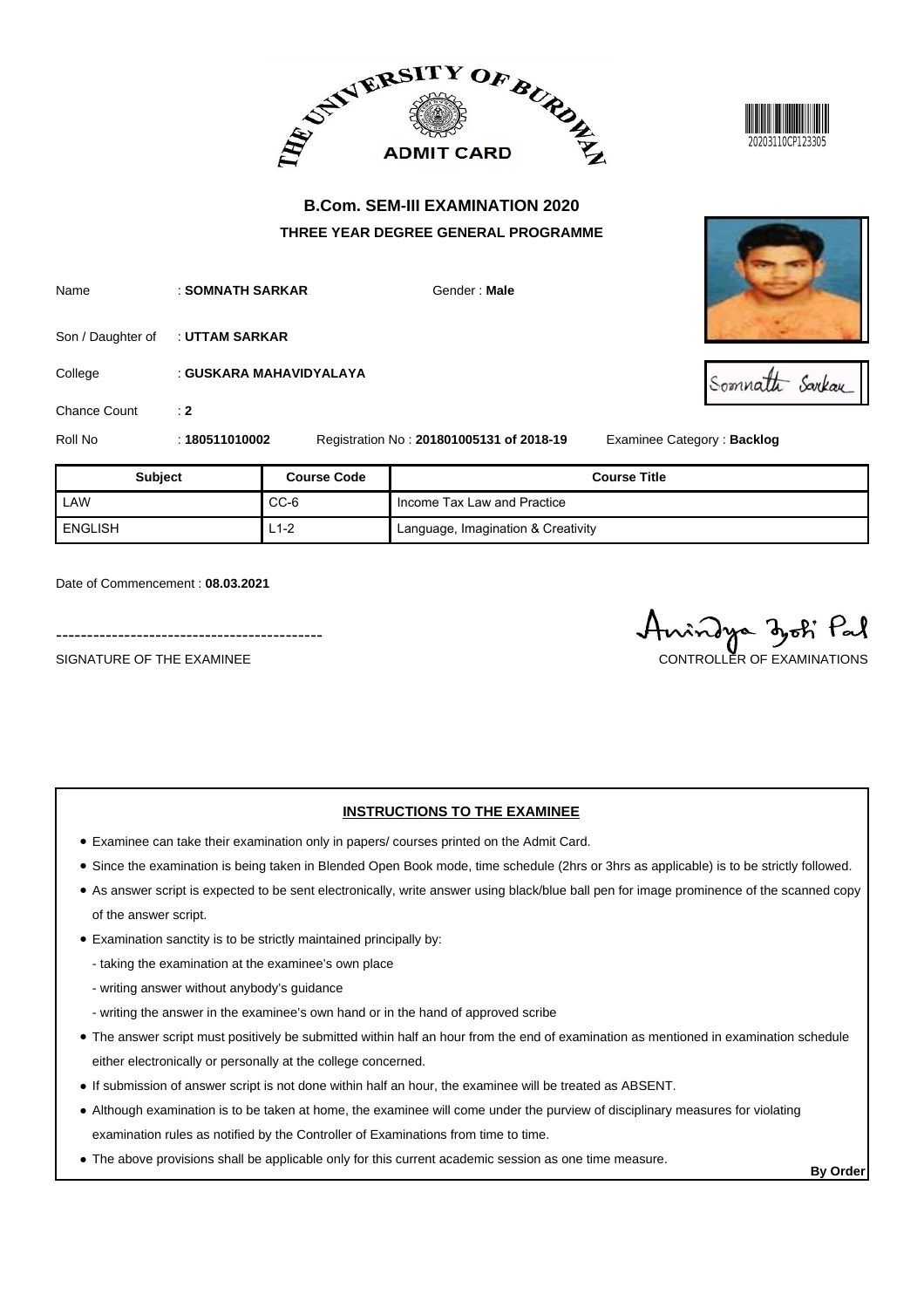



| Name | : KIRAN SHARMA | Gender: Male |
|------|----------------|--------------|
|      |                |              |

Son / Daughter of : **NAKUL SHARMA** 

College : **GUSKARA MAHAVIDYALAYA**

Chance Count : 1

Roll No : **190511010001** Registration No : **201901004611 of 2019-20** Examinee Category : **Regular**

| <b>Subject</b>  | <b>Course Code</b> | <b>Course Title</b>                |
|-----------------|--------------------|------------------------------------|
| LAW             | $CC-5$             | Corporate Laws                     |
| LAW             | CC-6               | Income Tax Law and Practice        |
| <b>ENGLISH</b>  | $L1-2$             | Language, Imagination & Creativity |
| <b>COMPUTER</b> | SEC-1              | E-Commerce                         |

Date of Commencement : **08.03.2021**

-------------------------------------------

- Examinee can take their examination only in papers/ courses printed on the Admit Card.
- Since the examination is being taken in Blended Open Book mode, time schedule (2hrs or 3hrs as applicable) is to be strictly followed.

**INSTRUCTIONS TO THE EXAMINEE**

- As answer script is expected to be sent electronically, write answer using black/blue ball pen for image prominence of the scanned copy of the answer script.
- Examination sanctity is to be strictly maintained principally by:
	- taking the examination at the examinee's own place
	- writing answer without anybody's guidance
	- writing the answer in the examinee's own hand or in the hand of approved scribe
- The answer script must positively be submitted within half an hour from the end of examination as mentioned in examination schedule either electronically or personally at the college concerned.
- If submission of answer script is not done within half an hour, the examinee will be treated as ABSENT.
- Although examination is to be taken at home, the examinee will come under the purview of disciplinary measures for violating examination rules as notified by the Controller of Examinations from time to time.
- The above provisions shall be applicable only for this current academic session as one time measure.



Iscan Shosema

SIGNATURE OF THE EXAMINEE CONTROLLER OF EXAMINATIONS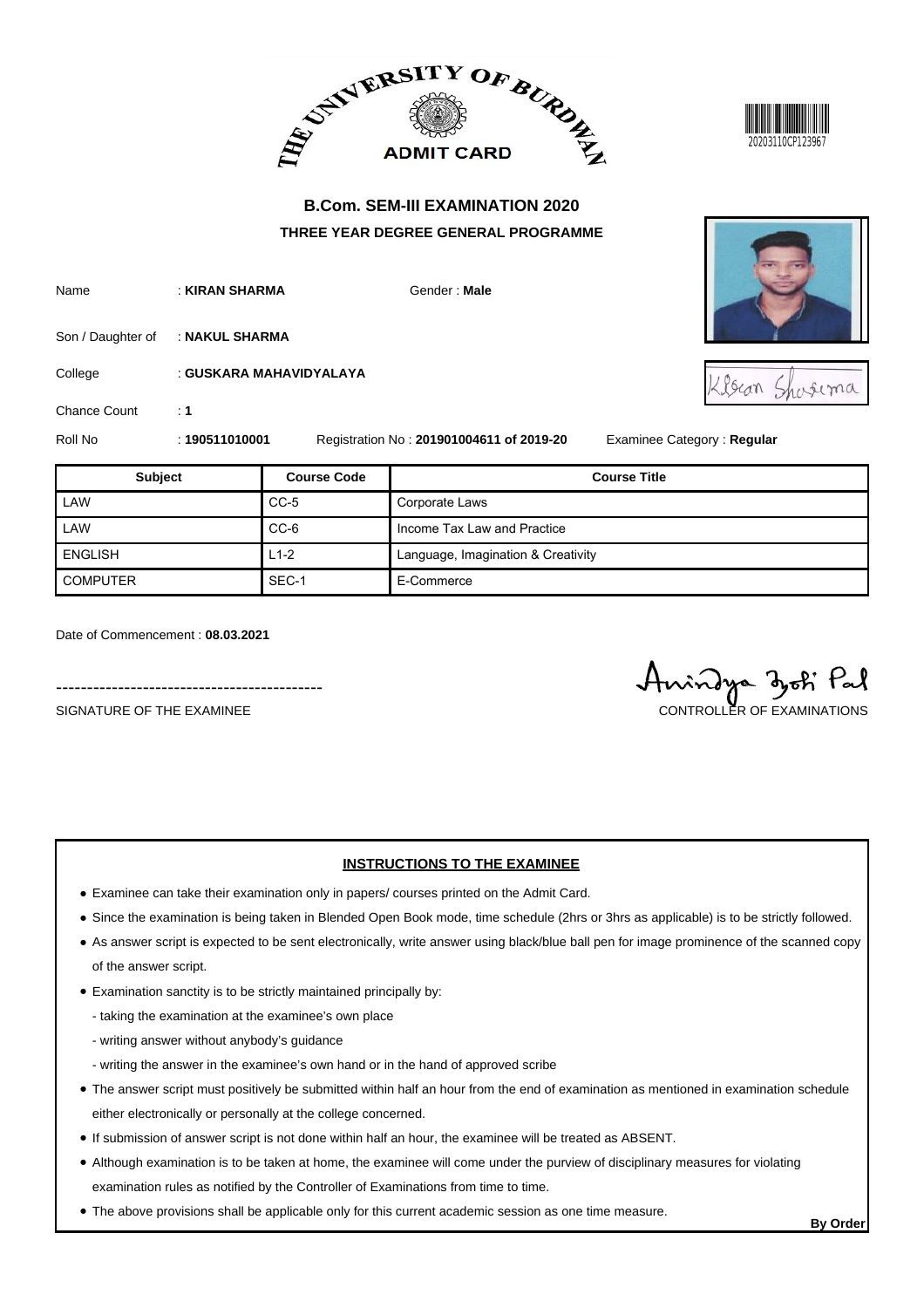



| Name | : SMRITI MONDAL | Gender: Female |
|------|-----------------|----------------|
|      |                 |                |

Son / Daughter of : **BASUDEB MONDAL** 

College : **GUSKARA MAHAVIDYALAYA**

Chance Count : 1

Roll No : **190511010002** Registration No : **201901004614 of 2019-20** Examinee Category : **Regular**

| <b>Subject</b>  | <b>Course Code</b> | <b>Course Title</b>                |
|-----------------|--------------------|------------------------------------|
| LAW             | $CC-5$             | Corporate Laws                     |
| LAW             | CC-6               | Income Tax Law and Practice        |
| <b>ENGLISH</b>  | $L1-2$             | Language, Imagination & Creativity |
| <b>COMPUTER</b> | SEC-1              | E-Commerce                         |

Date of Commencement : **08.03.2021**

SIGNATURE OF THE EXAMINEE CONTROLLER OF EXAMINATIONS

-------------------------------------------

## **INSTRUCTIONS TO THE EXAMINEE**

- Examinee can take their examination only in papers/ courses printed on the Admit Card.
- Since the examination is being taken in Blended Open Book mode, time schedule (2hrs or 3hrs as applicable) is to be strictly followed.
- As answer script is expected to be sent electronically, write answer using black/blue ball pen for image prominence of the scanned copy of the answer script.
- Examination sanctity is to be strictly maintained principally by:
	- taking the examination at the examinee's own place
	- writing answer without anybody's guidance
	- writing the answer in the examinee's own hand or in the hand of approved scribe
- The answer script must positively be submitted within half an hour from the end of examination as mentioned in examination schedule either electronically or personally at the college concerned.
- If submission of answer script is not done within half an hour, the examinee will be treated as ABSENT.
- Although examination is to be taken at home, the examinee will come under the purview of disciplinary measures for violating examination rules as notified by the Controller of Examinations from time to time.
- The above provisions shall be applicable only for this current academic session as one time measure.





**By Order**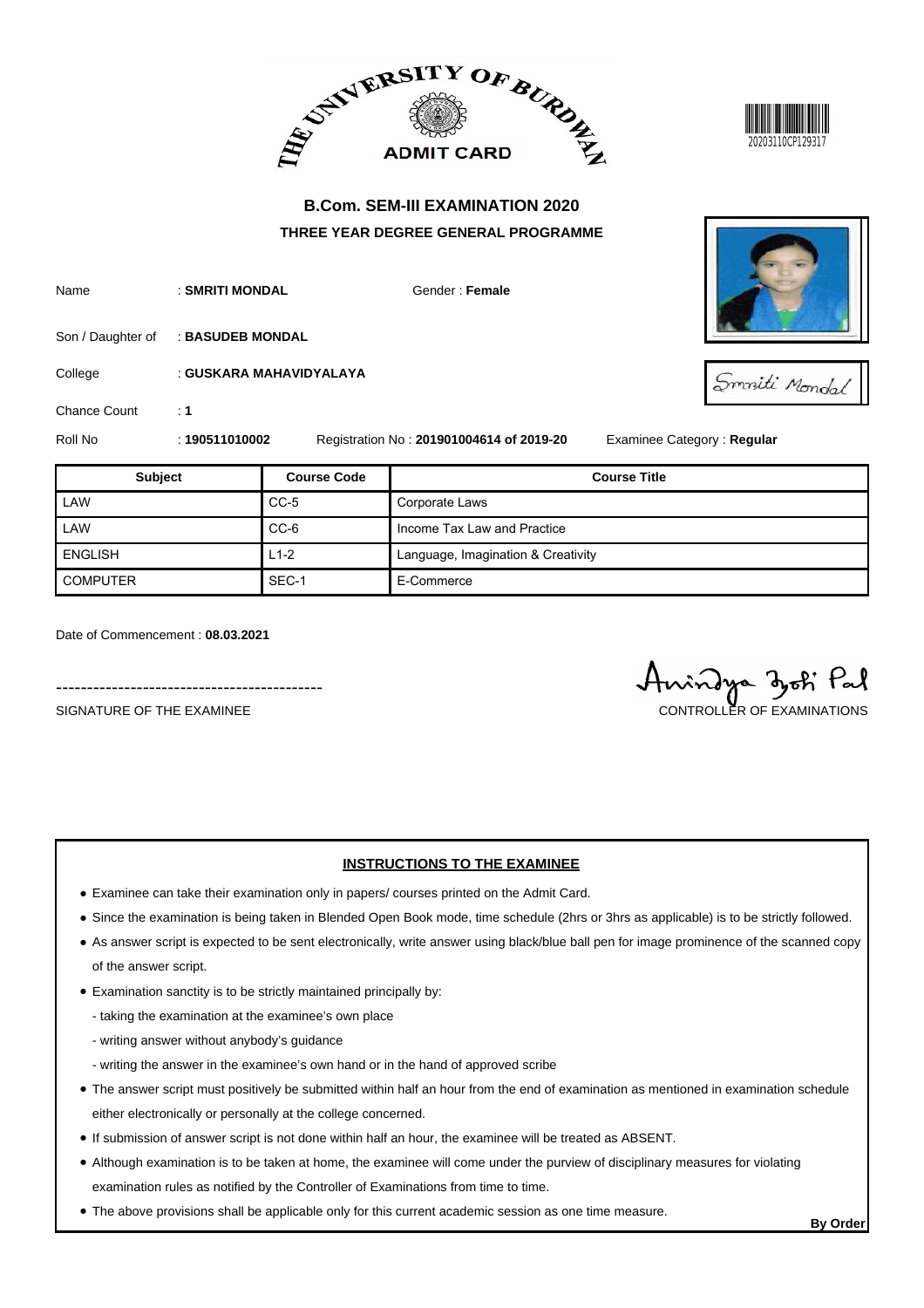



| Name | : SOURAV MITRA | Gender: Male |
|------|----------------|--------------|
|      |                |              |
|      |                |              |

Son / Daughter of : **TAPAS MITRA** 

College : **GUSKARA MAHAVIDYALAYA**

Chance Count : 1

Roll No : **190511010003** Registration No : **201901004615 of 2019-20** Examinee Category : **Regular**

| <b>Subject</b>  | <b>Course Code</b> | <b>Course Title</b>                |
|-----------------|--------------------|------------------------------------|
| LAW             | $CC-5$             | Corporate Laws                     |
| LAW             | $CC-6$             | Income Tax Law and Practice        |
| <b>ENGLISH</b>  | $L1-2$             | Language, Imagination & Creativity |
| <b>COMPUTER</b> | SEC-1              | E-Commerce                         |

Date of Commencement : **08.03.2021**

-------------------------------------------

## **INSTRUCTIONS TO THE EXAMINEE**

- Examinee can take their examination only in papers/ courses printed on the Admit Card.
- Since the examination is being taken in Blended Open Book mode, time schedule (2hrs or 3hrs as applicable) is to be strictly followed.
- As answer script is expected to be sent electronically, write answer using black/blue ball pen for image prominence of the scanned copy of the answer script.
- Examination sanctity is to be strictly maintained principally by:
	- taking the examination at the examinee's own place
	- writing answer without anybody's guidance
	- writing the answer in the examinee's own hand or in the hand of approved scribe
- The answer script must positively be submitted within half an hour from the end of examination as mentioned in examination schedule either electronically or personally at the college concerned.
- If submission of answer script is not done within half an hour, the examinee will be treated as ABSENT.
- Although examination is to be taken at home, the examinee will come under the purview of disciplinary measures for violating examination rules as notified by the Controller of Examinations from time to time.
- The above provisions shall be applicable only for this current academic session as one time measure.



SALAME Mitra.

SIGNATURE OF THE EXAMINEE CONTROLLER OF EXAMINATIONS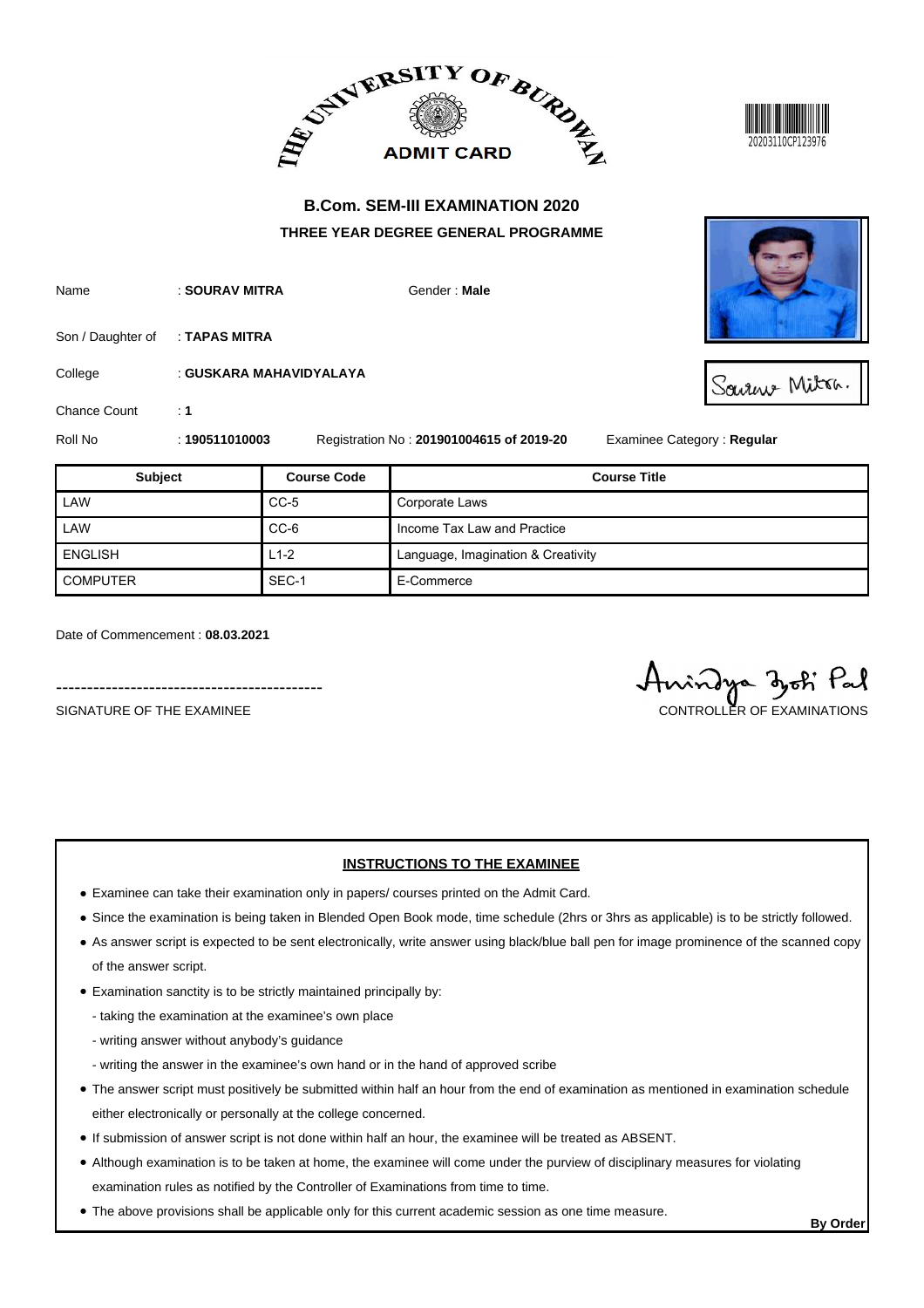



Name : **SUDIP MONDAL Gender : Male** 

Son / Daughter of : **MAHADEB MONDAL** 

College : **GUSKARA MAHAVIDYALAYA**

Chance Count : 1

Roll No : **190511010004** Registration No : **201901004616 of 2019-20** Examinee Category : **Regular**

| <b>Subject</b>  | <b>Course Code</b> | <b>Course Title</b>                |
|-----------------|--------------------|------------------------------------|
| LAW             | $CC-5$             | Corporate Laws                     |
| LAW             | $CC-6$             | Income Tax Law and Practice        |
| <b>ENGLISH</b>  | $L1-2$             | Language, Imagination & Creativity |
| <b>COMPUTER</b> | SEC-1              | E-Commerce                         |

Date of Commencement : **08.03.2021**

# SIGNATURE OF THE EXAMINEE CONTROLLER OF EXAMINATIONS

### **INSTRUCTIONS TO THE EXAMINEE**

- Examinee can take their examination only in papers/ courses printed on the Admit Card.
- Since the examination is being taken in Blended Open Book mode, time schedule (2hrs or 3hrs as applicable) is to be strictly followed.
- As answer script is expected to be sent electronically, write answer using black/blue ball pen for image prominence of the scanned copy of the answer script.
- Examination sanctity is to be strictly maintained principally by:
	- taking the examination at the examinee's own place
	- writing answer without anybody's guidance
	- writing the answer in the examinee's own hand or in the hand of approved scribe
- The answer script must positively be submitted within half an hour from the end of examination as mentioned in examination schedule either electronically or personally at the college concerned.
- If submission of answer script is not done within half an hour, the examinee will be treated as ABSENT.
- Although examination is to be taken at home, the examinee will come under the purview of disciplinary measures for violating examination rules as notified by the Controller of Examinations from time to time.
- The above provisions shall be applicable only for this current academic session as one time measure.



Suip Mondal

-------------------------------------------